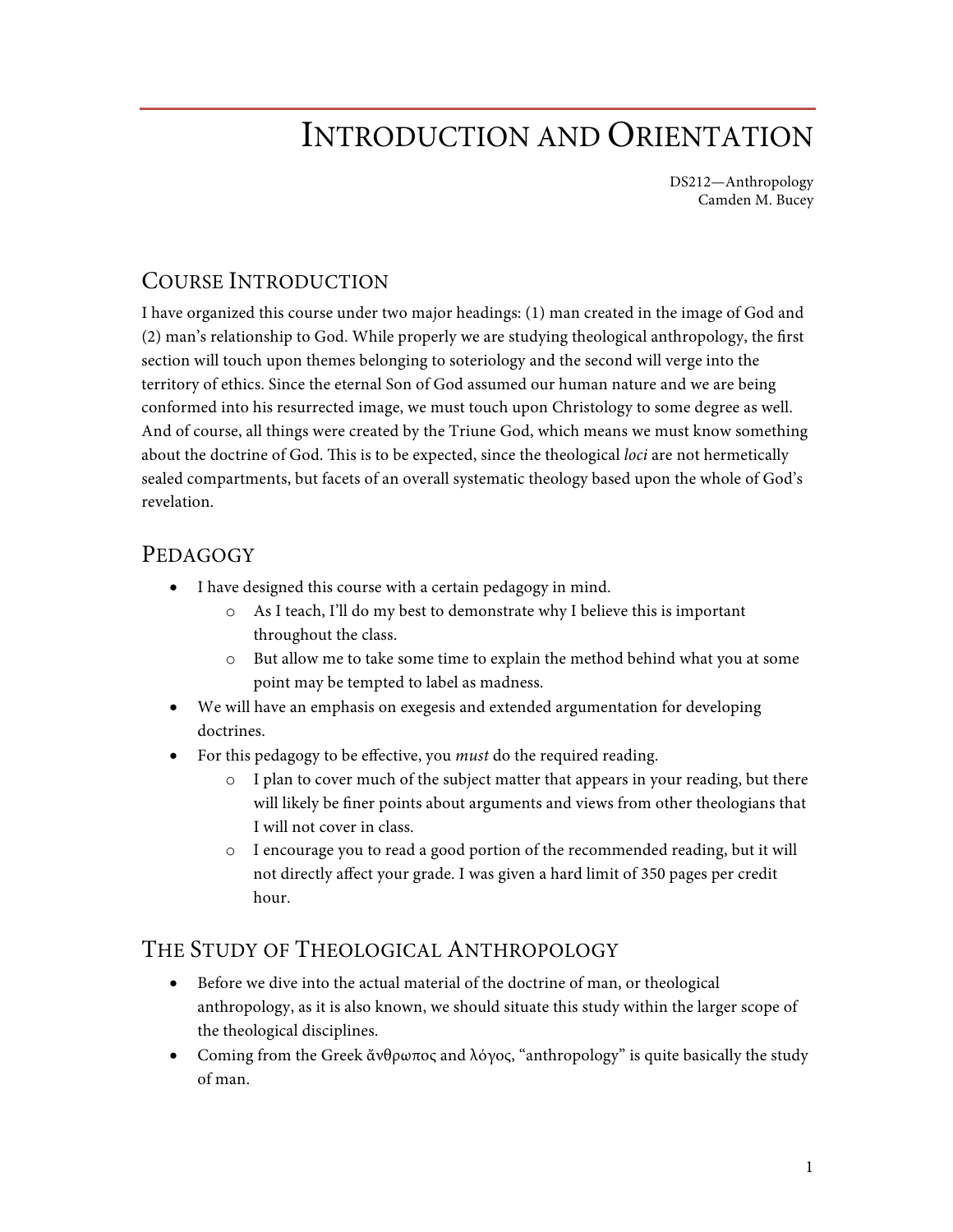- o You will find courses on anthropology at nearly every accredited university and liberal arts institution of higher learning. It is a common course of study.
- o The approach taken in the university is much different than that upon which we will embark in this class. Louis Berkhof writes, "We should not confuse the present subject of study with general Anthropology or the science of mankind, which includes all those sciences which have men as the object of study. These sciences concern themselves with the origin and history of mankind, with the physiological structure and the psychical characteristics of man in general and of the various races of mankind in particular, with their ethnological, linguistic, cultural and religious development, and so on. Theological Anthropology is concerned only with what the Bible says respecting man and the relation in which he stands and should stand to God. It recognizes Scripture only as its source, and reads the teachings of human experience in the light of God's Word." (Berkhof, *Systematic Theology*, 181)
- In order to situate our study of the doctrine of man, I would like for us to go even deeper for a moment.
	- o We must look to our foundations, which includes studying prolegomena and the very nature of God's revelation.
	- o And we must consider how our different theological pursuits relate to one another.
	- o The Doctrine of Man is one of the traditional theological *loci*.
		- § It rightly falls under the heading of systematic theology. Yet, we can never understand God's teaching about man if we *limit* our consideration to systematic theology.
		- More basically, we must understand how to be faithful systematic theologians in the first place. That means understanding how the other disciplines inform systematic theology and *vice versa*.

### REDEMPTIVE-HISTORICAL HERMENEUTICS

- Systematic theology must be distinguished—but never separated—from biblical theology and exegetical theology.
	- o Each of these have Scripture as their subject matter.
	- o Before detailing these disciplines, we must rehearse several basic points about Scripture and its entailments for exegesis.
- Scripture and exegesis: basic points
	- o Proper exegesis requires a focus on Scripture as a divine product. This is the *theological* component of our approach.
		- Scripture is God's Word. He is the *primary author*.
		- He has inspired human agents to record his Word as *secondary authors*.
		- Scripture is fundamentally unlike any other document. It is θεόπνευστος.
	- o Proper exegesis also requires a *canonical* approach.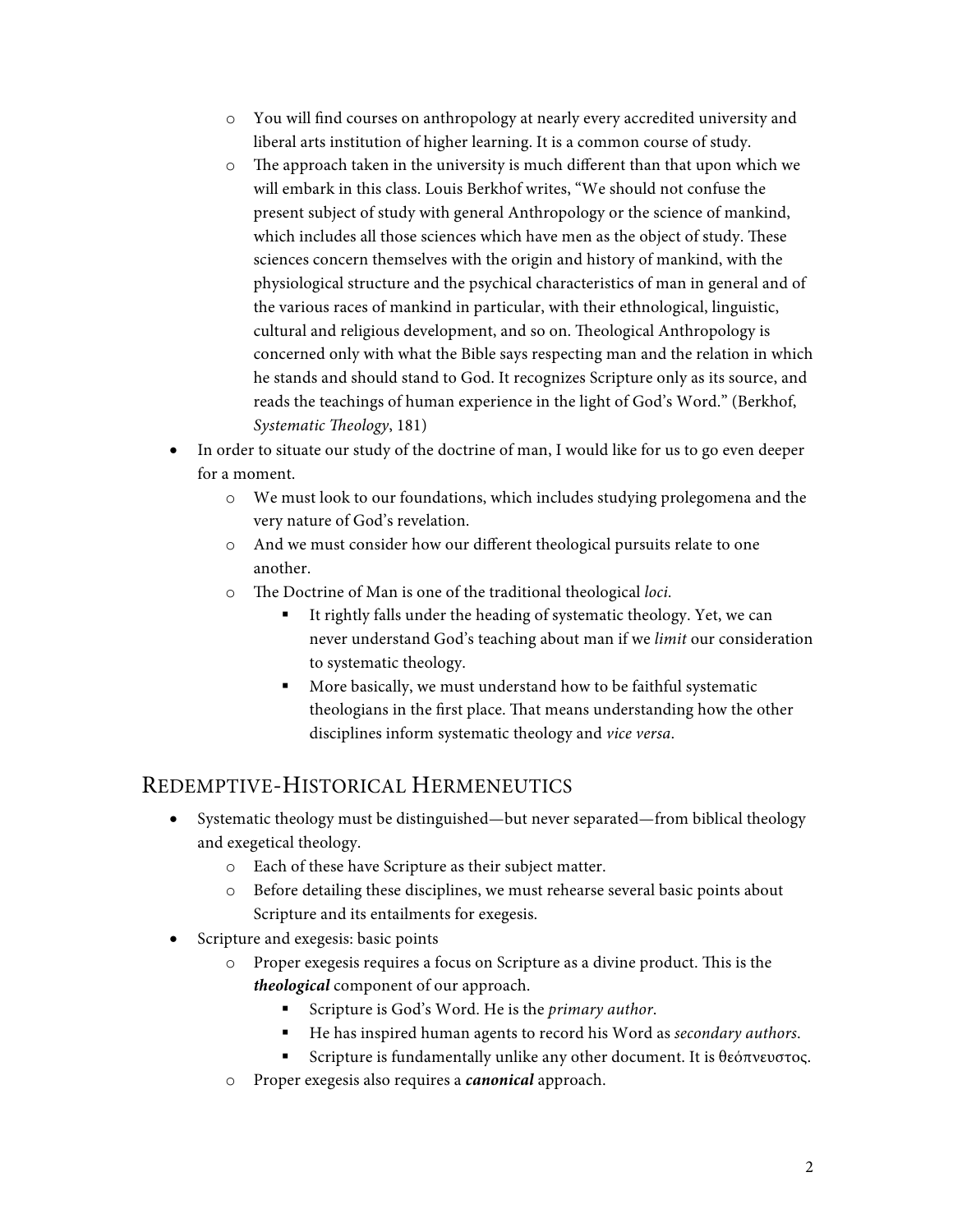- § When engaging in systematic theology, we are concerned with the texts of the Old and New Testaments in their finished form, *as a whole*.
- The Scriptures of the Old and New Testaments are organically related and concerned with the bestowal of a covenant kingdom upon a covenant people through a covenant mediator.
- In his book *Divine Meaning*, Vern Poythress describes three distinct, yet related, perspectives upon Scripture. These serve as interpretive concentric circles.
	- o First, we can interpret any text in light of its particular book.
	- o Second, we can interpret a passage in light of the context of the canon available *at the time of the text's writing*.
	- o Third, we can interpret any passage in light of the total canon—the entire Bible as the Word of God.
- These concentric circles of interpretation inform a proper *hermeneutic*.
	- o If we cannot interpret revelation according to proper principles, we have no reasonable expectation of ever arriving at a true and proper theology.
	- o Scripture as a whole must be our most basic reference point. This is the only legitimate point of departure for any theological study.
		- When we realize this nature of Scripture, we recognize more of its majesty.
		- Scripture is no longer seen as a collection of narratives, poems, and letters. It's a vast network of divine texts that mutually interpret one another.
- When considering covenant history, we must understand the big picture.
	- o When considered as a whole, covenant history unfolds in three distinct epochs. These are *foundational* or *architectonic*.
		- *Protology*: Creation to the Fall into sin
		- *Typology*: Promised redemption until the coming of Christ
		- *Eschatology*: the epoch between the first and second coming of Christ
	- o This basic structure is the historic bedrock for understanding God's relationship to man throughout all of covenant history.
- Scripture teaches us several interpretive principles we must employ when considering these different epochs.
	- o First, this is a *related set* of epochs.
		- We cannot treat them independently from one another, for each covenant epoch illumines the others.
		- § While in one manner of speaking, these are discreet periods of covenant history, they cannot be isolated from one another in interpretation.
	- o Second, there is a *specific order* of these epochs.
		- We cannot reverse them or otherwise mix them up. Eschatology is the *goal* of covenant history.
		- § Another way to say this is there is a divinely ordained *teleology*. This τέλος (purpose, end, or goal) is realized in Christ and the other two epochs (protology and typology) point to it.